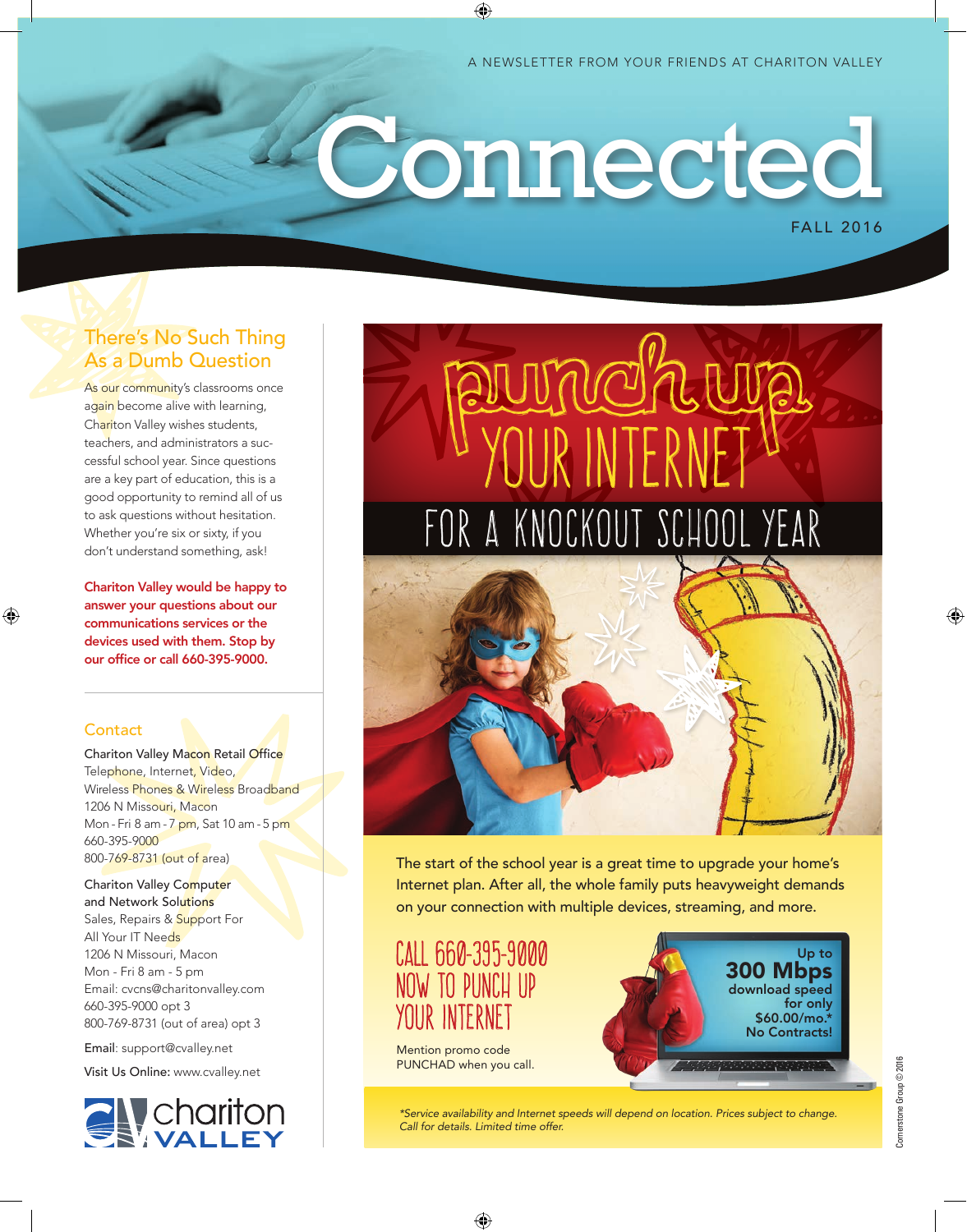

### School Bus Safety Tips

According to the National Highway Traffic Safety Administration, the most dangerous part of the school bus ride for a student is during loading and unloading. Injuries and fatalities most often occur when children are in a hurry, don't pay attention to surrounding traffic, or move out of the bus driver's sight.

### To help avoid potential dangers, teach your child these rules:

- Never move toward the bus until it has come to a complete stop, the door has opened, and its safety lights are flashing.
- Always stay within the bus driver's view.

⊕

• Walk in front of the bus only.

#### As a driver, make sure you do the following:

- Slow down. Watch for children playing and congregating near bus stops.
- Be alert. Children arriving late for the bus may dart into the street without looking for traffic.
- Remember what the lights mean. Yellow flashing lights indicate the bus is preparing to stop to load or unload children. Slow down and prepare to stop. Red flashing lights and extended stop arms indicate the bus has stopped, and children are getting on or off. You must stop and wait until the red lights stop flashing, the extended stop sign is withdrawn, and the bus begins moving.

# Do You Sometimes Feel Like You're Being Followed?

⊕

 $M^{\text{then you're online, you may notice that ads start appearing for products you've}$ looked at recently. For example, let's say you're browsing around a home improvement store's site and click on product details for several light fixtures. Maybe you even move one of the light fixtures to your shopping cart. Then you leave the store's site and go to Facebook. What do you see there? You see an ad for the same light fixture on the right side of your Facebook News Feed. And when you go from site to site in the coming days, you keep seeing that light fixture ad turn up again and again.

You are being followed, and this activity is called "behavioral retargeting." Here's how retargeting works: Each time you visit a site, it drops something called a "cookie" on to your Web browser. That cookie is anonymous; the site doesn't know who you are, but it knows you looked at that light fixture. Then the site can buy ads through a number of retargeting companies acting as middlemen, selling the ads aimed at you, the anonymous shopper, on behalf of the sites.

The practice has become increasingly widespread because it's highly effective for advertisers. Retargeted ads perform better than regular banner ads since they're aimed only at people who they know are interested in their products right now.

For all the talk of effectiveness and relevancy, retargeting can backfire on companies who use it. Some consumers are "creeped out" by the feeling of being followed by an ad, even if they know it's anonymous.

⊕

The good news is you can control how much you are targeted (and retargeted) by advertisers. For complete browsing privacy, set your Web browser not to accept cookies (generally located in the settings menu). However, this means you may have trouble logging into websites where you have an account. A less drastic alternative is to simply reset your cookies every few days — just go to your browser settings and clear your cache.



⊕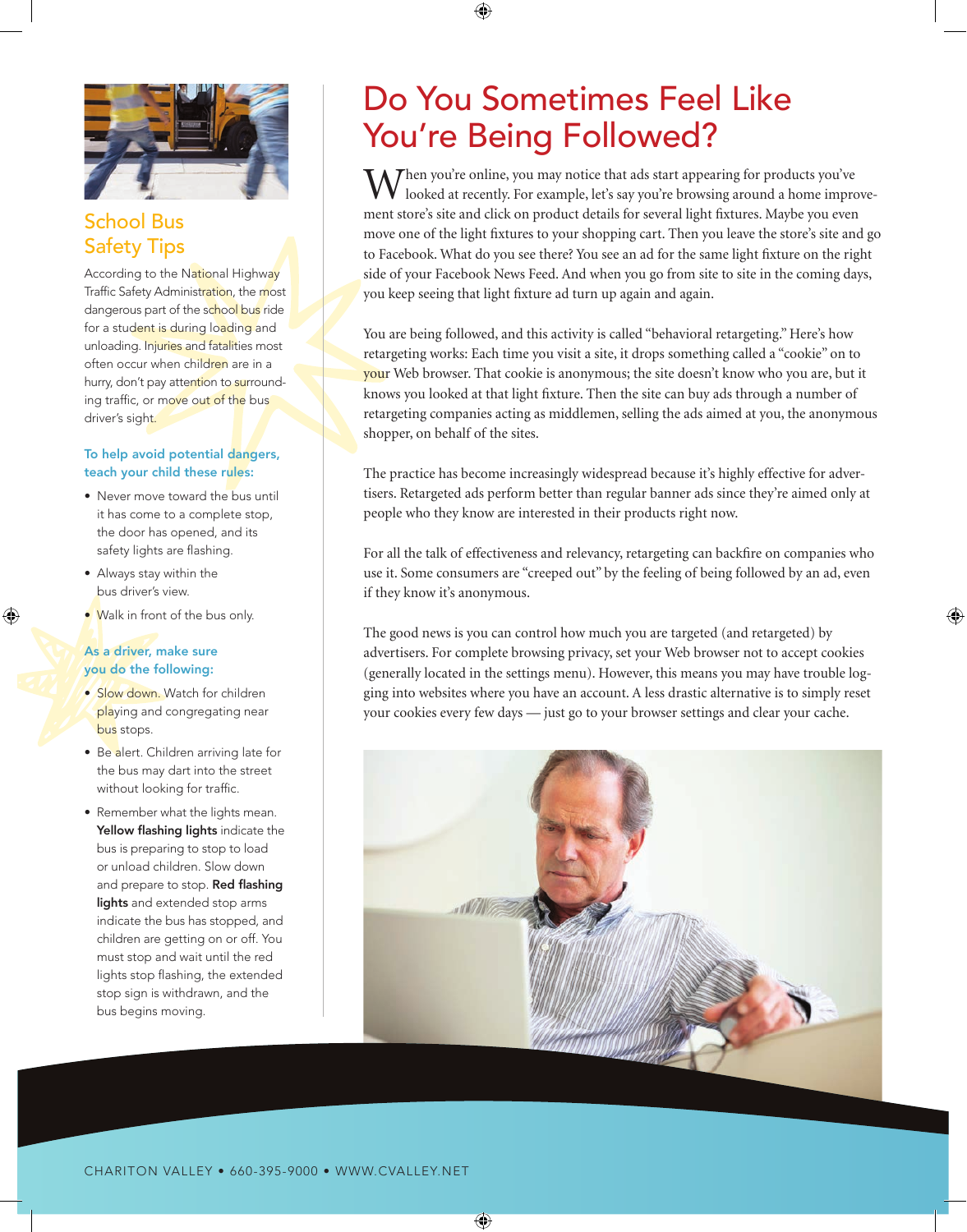

⊕

# Count the Advantages of Chariton Valley Digital Video

⊕

 $M^e$  know you have options in TV service these days. So, why should you choose Chariton Valley Digital Video over a satellite provider? Chariton Valley Video service offers a long list of advantages that benefit both you and your community.

- 1. Local Channels You get local news, local weather reports, and community programming including CVTV without an extra fee.
- 2. Programming by Request Chariton Valley Video develops channel lineups based on requests received from customers so you get the programming you really want. We do not carry "filler" channels irrelevant to our viewing area.
- 3. No Dish on Your Roof With Chariton Valley Video, there's no ugly satellite dish on your roof and you don't have to worry about costly roof damage. Instead, there's easy, in-home installation and no expensive equipment to buy or repair.
- 4. Always-clear Signal Satellite dishes can lose reception during bad weather. So if you don't want to climb on your roof to remove snow and ice, relax inside with the always-clear signal of Chariton Valley Video.
- 5. Emergency Alert System Our service includes an Emergency Alert System to warn you of impending dangerous weather — a feature not offered by the satellite provider.
- 6. Local Customer Service When you need help or have questions, you can call or stop by one of our local offices and get personal attention from people working in your community. You won't have to waste time being placed on hold after calling an 800 number.
- 7. Support of Local Economy When you choose Chariton Valley Video, you're supporting the local provider and keeping your money right here at home. We are also a local employer and contribute to many local community organizations and events.
- 8. Money-saving Bundles You'll enjoy competitively priced packages with Chariton Valley Video. Plus, you can save even more by bundling your TV with phone and high speed Internet services. You also gain the convenience of receiving just one bill from one company.

For more details or to sign up for Chariton Valley Video, call 660-395-9000.

 $\bigoplus$ 

*EXPERIENCE ALL OF RIO WITH A HIGH SPEED*  **ONNECTIC** 

*AUG 5 -21*

**Ste Sports** 0

*Call TODAY 660.395.9000*

フアオフトリー **IFL NETWORK**  ⊕

**83 and HD 483** August 11 - September 11

> 2016 Regular NFL Season:<br>\$49 99  $49.99$

Free Preview